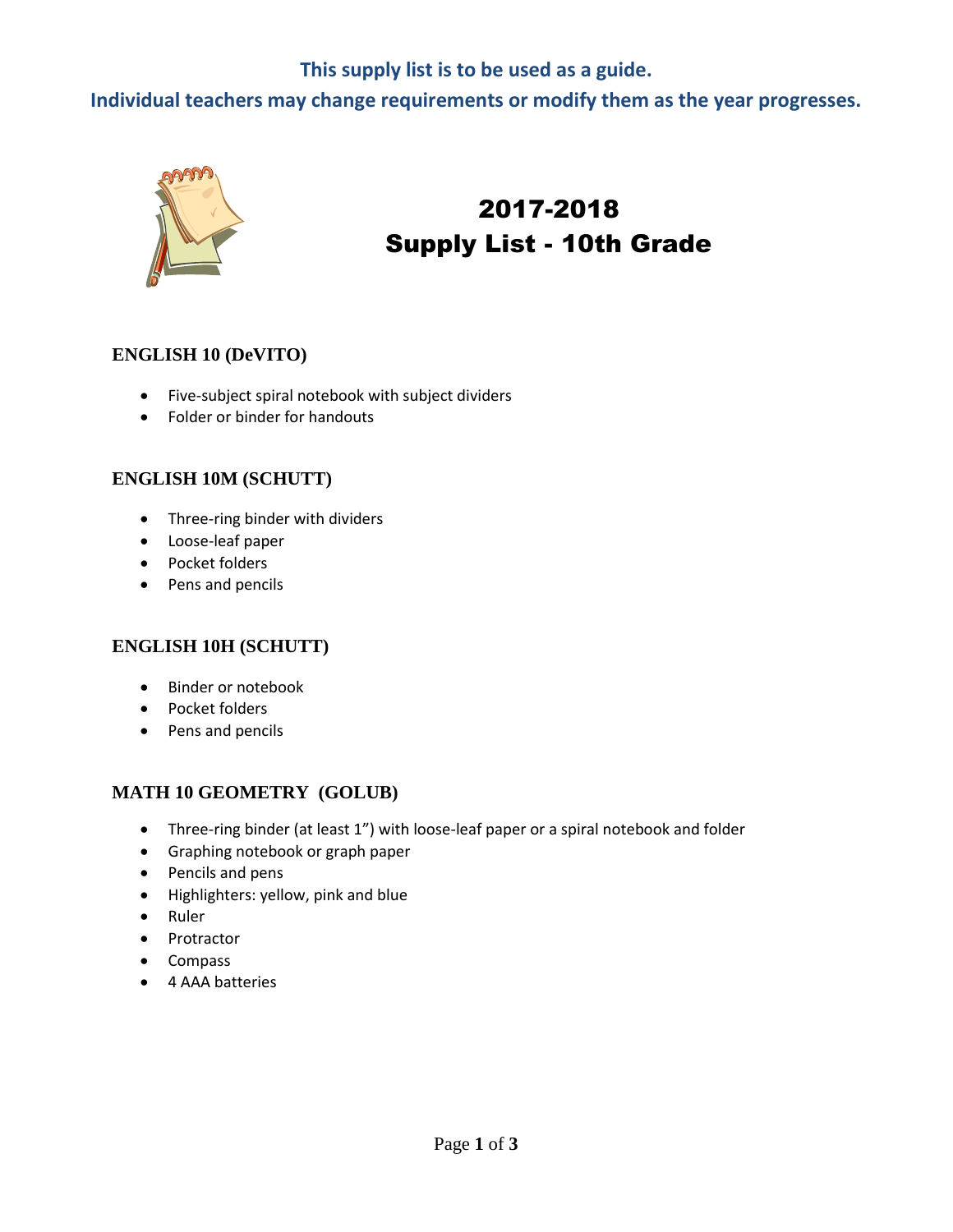# **This supply list is to be used as a guide.**

**Individual teachers may change requirements or modify them as the year progresses.**

## **MATH 10 H GEOMETRY (HARRISON)**

- Three-ring binder (at least 1") with loose-leaf paper or a spiral notebook
- **•** Graphing notebook
- Folder
- Highlighters: blue, pink and yellow
- Pens and pencils
- Straight edge (ruler)
- 4 AAA batteries
- Compass
- Scissors
- Colored pens (at least four colors)

## **MATH 10 M (FORGIONE)**

- Notebook or binder
- Folder
- Graph paper or graph notebook
- Pencils
- Pens (blue or black)
- Pens (different colors at least two)
- 4 AAA batteries

## **CHEMISTRY - REGENTS (ANDERSEN, SCALLEY)**

- Three-ring binder (1") and loose-leaf paper for homework
- Non-graphing, scientific calculator (such as the Texas Instruments TI-30X IIS or Casio FX300 models)

#### **EARTH SCIENCE - REGENTS (CITRO)**

- Three-ring binder (2")
- Loose-leaf paper
- Pens and pencils
- Scientific calculator
- Ruler

## **EARTH SCIENCE – REGENTS (MacDOUGALL)**

- Three-ring binder (1-2")
- Loose-leaf paper